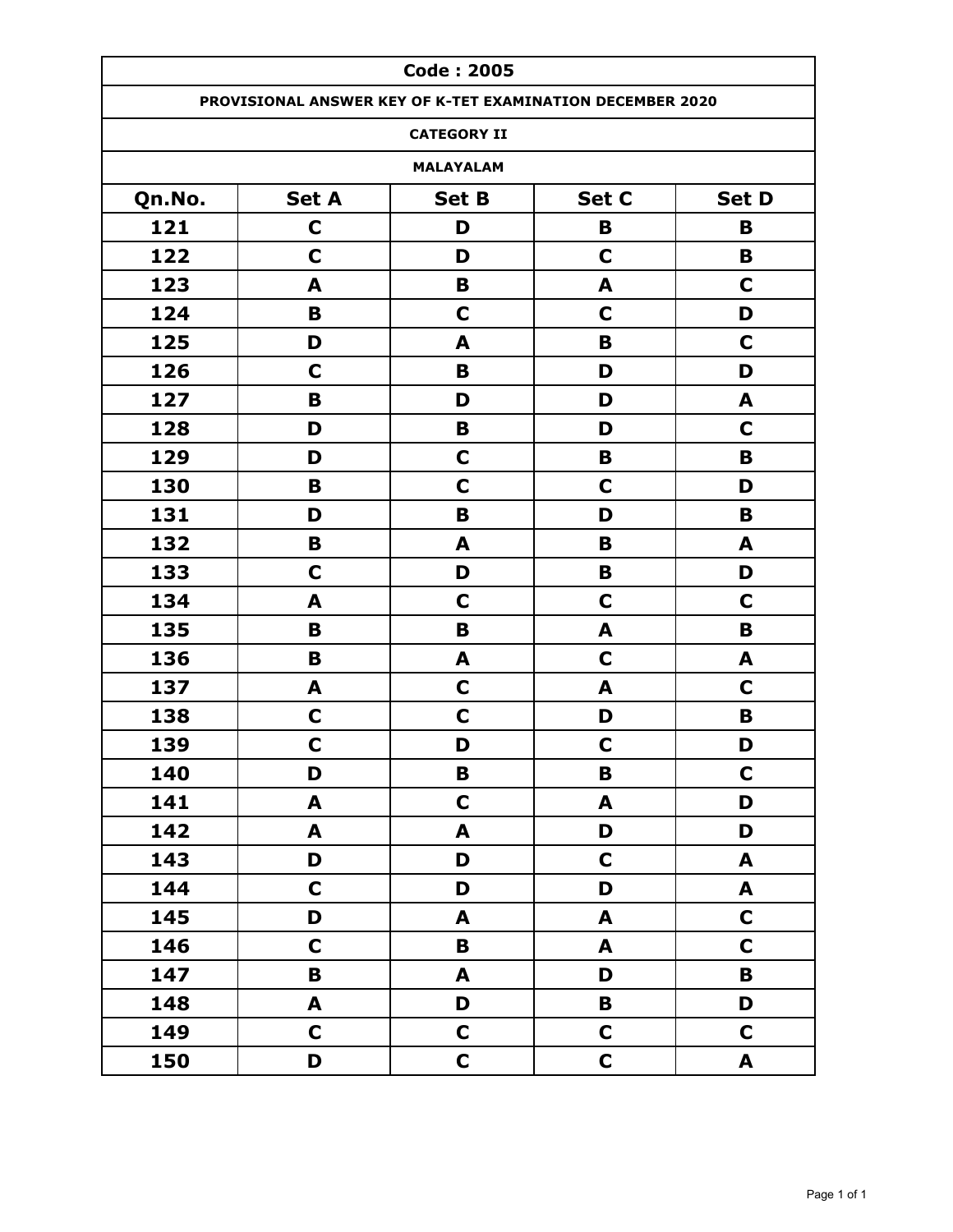| <b>Code: 2001</b>                                        |                         |                           |                                                           |             |  |  |
|----------------------------------------------------------|-------------------------|---------------------------|-----------------------------------------------------------|-------------|--|--|
|                                                          |                         |                           | PROVISIONAL ANSWER KEY OF K-TET EXAMINATION DECEMBER 2020 |             |  |  |
|                                                          |                         | <b>CATEGORY II</b>        |                                                           |             |  |  |
|                                                          |                         | <b>SOCIAL SCIENCE</b>     |                                                           |             |  |  |
| Set D<br>Qn.No.<br><b>Set A</b><br><b>Set B</b><br>Set C |                         |                           |                                                           |             |  |  |
| 31                                                       | B                       | $\mathbf C$               | B                                                         | C           |  |  |
| 32                                                       | D                       | B                         | D                                                         | B           |  |  |
| 33                                                       | B                       | A                         | A                                                         | C           |  |  |
| 34                                                       | B                       | A                         | C                                                         | B           |  |  |
| 35                                                       | A                       | $\mathbf C$               | A                                                         | A           |  |  |
| 36                                                       | $\mathbf C$             | A                         | D                                                         | A           |  |  |
| 37                                                       | A                       | B                         | B                                                         | A           |  |  |
| 38                                                       | B                       | B                         | A                                                         | D           |  |  |
| 39                                                       | A                       | B                         | B                                                         | C           |  |  |
| 40                                                       | B                       | A                         | A                                                         | B           |  |  |
| 41                                                       | A                       | B                         | $\mathbf C$                                               | C           |  |  |
| 42                                                       | В                       | $\mathbf C$               | B                                                         | B           |  |  |
| 43                                                       | C                       | A                         | A                                                         | B           |  |  |
| 44                                                       | D                       | $\mathbf C$               | A                                                         | C           |  |  |
| 45                                                       | B                       | D                         | $\mathbf C$                                               | D           |  |  |
| 46                                                       | $\mathbf C$             | B                         | A                                                         | D           |  |  |
| 47                                                       | A                       | A                         | B                                                         | A           |  |  |
| 48                                                       | D                       | B                         | A                                                         | A           |  |  |
| 49                                                       | B                       | A                         | $\mathbf C$                                               | A           |  |  |
| 50                                                       | A                       | D                         | A                                                         | $\mathbf B$ |  |  |
| 51                                                       | A                       | D                         | $\mathbf C$                                               | B           |  |  |
| 52                                                       | $\mathbf C$             | B                         | $\blacktriangle$                                          | A           |  |  |
| 53                                                       | $\mathbf C$             | A                         | $\mathbf C$                                               | D           |  |  |
| 54                                                       | $\mathsf{C}$            | A                         | $\mathbf B$                                               | $\mathbf C$ |  |  |
| 55                                                       | $\overline{\mathbf{B}}$ | $\boldsymbol{\mathsf{A}}$ | $\mathbf B$                                               | B           |  |  |
| 56                                                       | A                       | $\mathbf C$               | $\mathbf C$                                               | A           |  |  |
| 57                                                       | A                       | B                         | D                                                         | A           |  |  |
| 58                                                       | D                       | D                         | $\, {\bf B}$                                              | A           |  |  |
| 59                                                       | $\mathbf C$             | $\mathbf C$               | D                                                         | $\mathbf C$ |  |  |
| 60                                                       | A                       | $\mathsf{C}$              | $\pmb B$                                                  | B           |  |  |
| 61                                                       | $\mathbf C$             | $\mathsf{C}$              | $\mathbf C$                                               | $\mathbf C$ |  |  |
| 62                                                       | B                       | $\blacktriangle$          | $\mathbf C$                                               | B           |  |  |
| 63                                                       | D                       | $\mathsf{C}$              | D                                                         | $\mathbf C$ |  |  |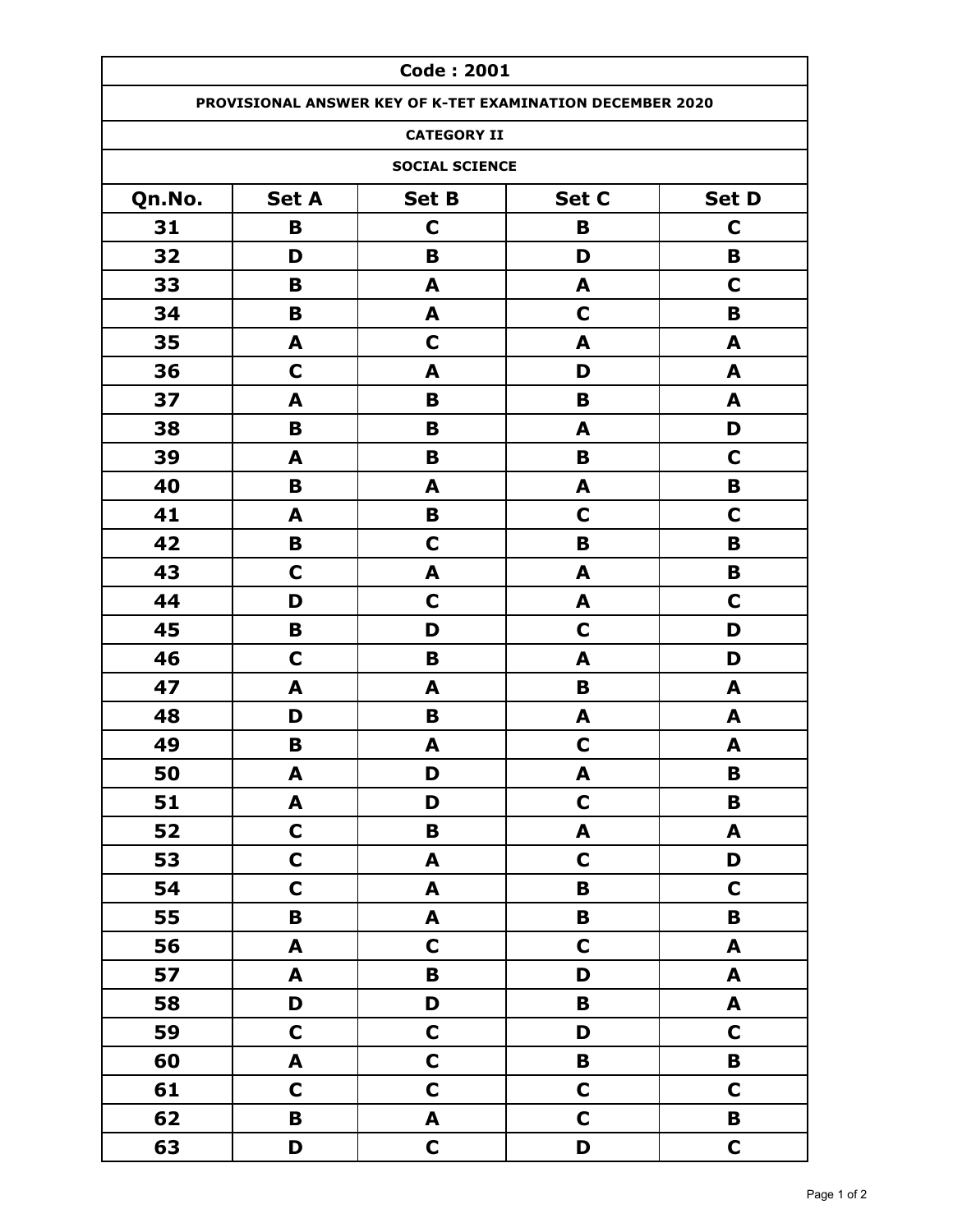|        | <b>Code: 2001</b> |                       |                                                           |              |  |
|--------|-------------------|-----------------------|-----------------------------------------------------------|--------------|--|
|        |                   |                       | PROVISIONAL ANSWER KEY OF K-TET EXAMINATION DECEMBER 2020 |              |  |
|        |                   | <b>CATEGORY II</b>    |                                                           |              |  |
|        |                   | <b>SOCIAL SCIENCE</b> |                                                           |              |  |
| Qn.No. | <b>Set A</b>      | <b>Set B</b>          | Set C                                                     | <b>Set D</b> |  |
| 64     | $\mathbf C$       | B                     | C                                                         | $\mathbf C$  |  |
| 65     | A                 | $\mathbf C$           | D                                                         | A            |  |
| 66     | C                 | A                     | B                                                         | B            |  |
| 67     | B                 | D                     | B                                                         | B            |  |
| 68     | C                 | A                     | A                                                         | $\mathbf C$  |  |
| 69     | A                 | C                     | B                                                         | D            |  |
| 70     | C                 | B                     | B                                                         | C            |  |
| 71     | C                 | D                     | $\mathbf C$                                               | B            |  |
| 72     | A                 | D                     | D                                                         | B            |  |
| 73     | B                 | $\mathbf C$           | C                                                         | $\mathbf C$  |  |
| 74     | D                 | $\mathbf C$           | B                                                         | B            |  |
| 75     | B                 | B                     | C                                                         | A            |  |
| 76     | C                 | C                     | C                                                         | C            |  |
| 77     | B                 | B                     | A                                                         | A            |  |
| 78     | A                 | C                     | D                                                         | B            |  |
| 79     | B                 | В                     | A                                                         | D            |  |
| 80     | A                 | A                     | C                                                         | B            |  |
| 81     | D                 | B                     | D                                                         | B            |  |
| 82     | B                 | B                     | A                                                         | $\mathbf C$  |  |
| 83     | B                 | B                     | $\mathbf B$                                               | D            |  |
| 84     | $\mathbf C$       | B                     | A                                                         | D            |  |
| 85     | $\mathbf C$       | A                     | B                                                         | A            |  |
| 86     | D                 | D                     | B                                                         | $\mathbf C$  |  |
| 87     | D                 | D                     | B                                                         | A            |  |
| 88     | D                 | $\mathbf C$           | $\mathbf C$                                               | B            |  |
| 89     | B                 | D                     | D                                                         | D            |  |
| 90     | B                 | B                     | B                                                         | D            |  |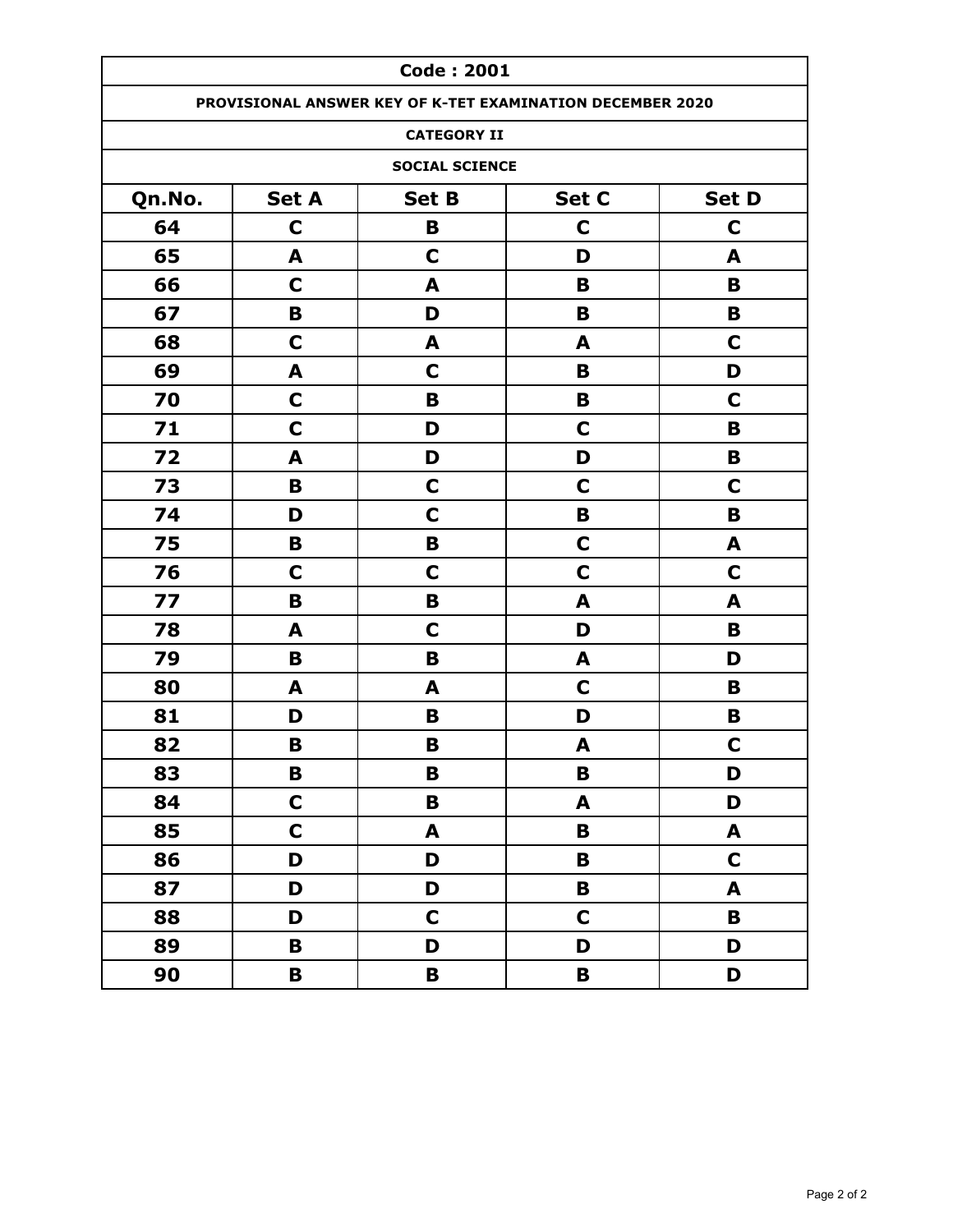|        | <b>Code: 2002</b>                                         |                                      |                  |              |  |
|--------|-----------------------------------------------------------|--------------------------------------|------------------|--------------|--|
|        | PROVISIONAL ANSWER KEY OF K-TET EXAMINATION DECEMBER 2020 |                                      |                  |              |  |
|        |                                                           | <b>CATEGORY II</b><br><b>ENGLISH</b> |                  |              |  |
| Qn.No. | <b>Set A</b>                                              | <b>Set B</b>                         | Set C            | <b>Set D</b> |  |
| 91     | B                                                         | B                                    | $\mathbf C$      | A            |  |
| 92     | A                                                         | D                                    | B                | A            |  |
| 93     | A                                                         | A                                    | B                | B            |  |
| 94     | C                                                         | B                                    | A                | A            |  |
| 95     | B                                                         | $\mathbf C$                          | B                | D            |  |
| 96     | B                                                         | A                                    | B                | B            |  |
| 97     | D                                                         | A                                    | D                | A            |  |
| 98     | D                                                         | B                                    | A                | B            |  |
| 99     | D                                                         | C                                    | $\mathbf C$      | B            |  |
| 100    | A                                                         | D                                    | D                | C            |  |
| 101    | D                                                         | D                                    | D                | D            |  |
| 102    | A                                                         | B                                    | A                | $\mathbf C$  |  |
| 103    | B                                                         | D                                    | B                | D            |  |
| 104    | B                                                         | B                                    | A                | B            |  |
| 105    | C                                                         | A                                    | B                | D            |  |
| 106    | D                                                         | B                                    | D                | D            |  |
| 107    | D                                                         | A                                    | A                | D            |  |
| 108    | B                                                         | A                                    | D                | A            |  |
| 109    | A                                                         | D                                    | D                | A            |  |
| 110    | A                                                         | D                                    | $\blacktriangle$ | B            |  |
| 111    | $\mathbf C$                                               | A                                    | B                | A            |  |
| 112    | A                                                         | $\mathbf B$                          | $\mathbf C$      | D            |  |
| 113    | D                                                         | $\mathbf C$                          | D                | $\mathbf B$  |  |
| 114    | B                                                         | D                                    | $\blacktriangle$ | $\mathbf C$  |  |
| 115    | D                                                         | D                                    | D                | D            |  |
| 116    | A                                                         | D                                    | D                | $\mathbf C$  |  |
| 117    | D                                                         | $\mathbf C$                          | $\mathbf C$      | D            |  |
| 118    | $\mathbf C$                                               | D                                    | A                | A            |  |
| 119    | D                                                         | A                                    | D                | A            |  |
| 120    | A                                                         | A                                    | $\blacktriangle$ | D            |  |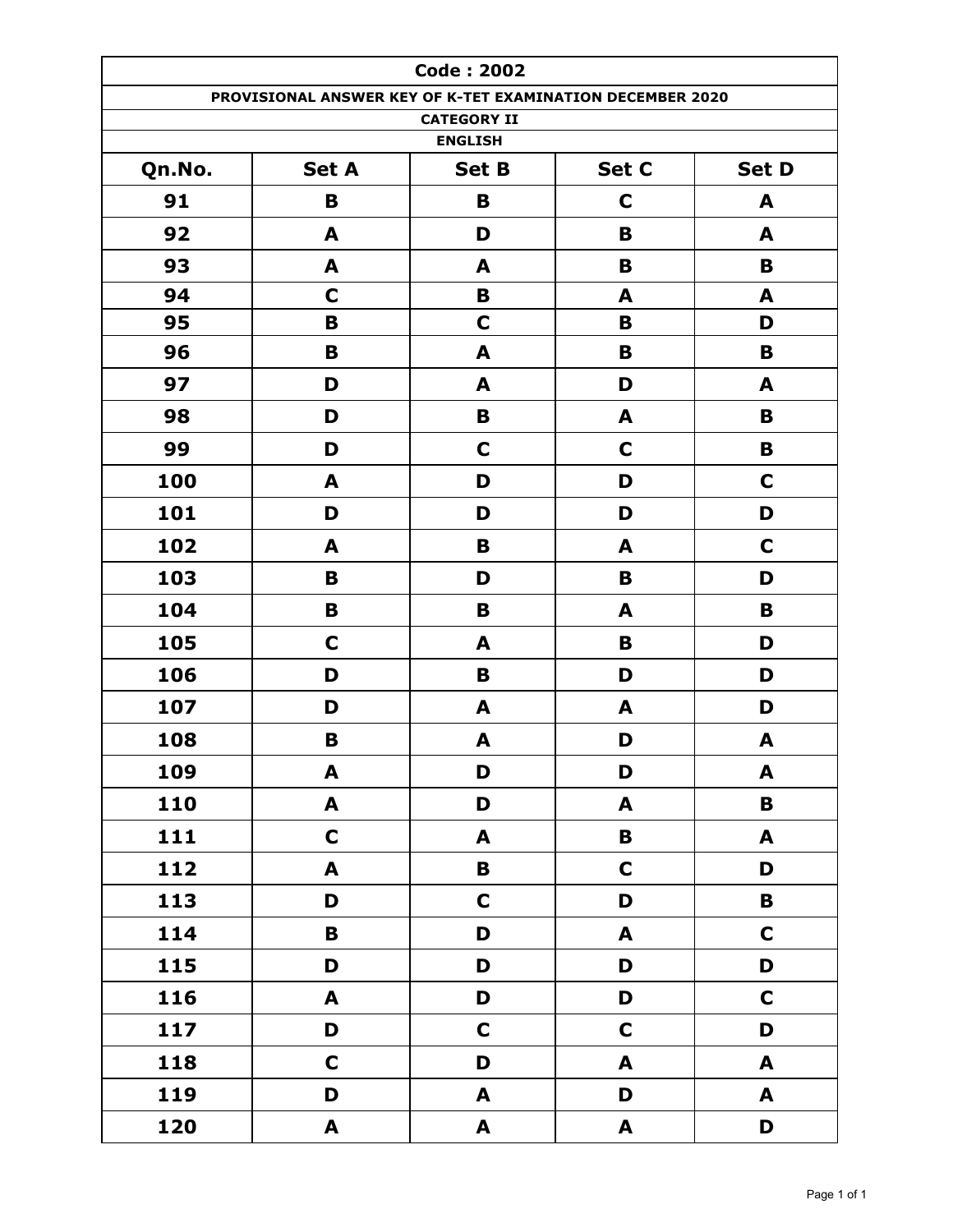|                  |              | <b>Code: 2002</b>                                         |              |              |  |  |
|------------------|--------------|-----------------------------------------------------------|--------------|--------------|--|--|
|                  |              | PROVISIONAL ANSWER KEY OF K-TET EXAMINATION DECEMBER 2020 |              |              |  |  |
|                  |              | <b>CATEGORY II</b>                                        |              |              |  |  |
| <b>MALAYALAM</b> |              |                                                           |              |              |  |  |
| Qn.No.           | <b>Set A</b> | <b>Set B</b>                                              | Set C        | <b>Set D</b> |  |  |
| 91               | A            | D                                                         | A            | C            |  |  |
| 92               | C            | B                                                         | D            | B            |  |  |
| 93               | B            | $\mathbf C$                                               | D            | D            |  |  |
| 94               | A            | D                                                         | A            | A            |  |  |
| 95               | D            | B                                                         | A            | B            |  |  |
| 96               | D            | $\mathbf C$                                               | D            | D            |  |  |
| 97               | B            | A                                                         | C            | C            |  |  |
| 98               | A            | D                                                         | $\mathbf C$  | A            |  |  |
| 99               | A            | A                                                         | B            | D            |  |  |
| 100              | B            | A                                                         | B            | A            |  |  |
| 101              | B            | B                                                         | A            | B            |  |  |
| 102              | C            | D                                                         | B            | B            |  |  |
| 103              | $\mathbf C$  | $\mathbf C$                                               | $\mathbf C$  | A            |  |  |
| 104              | D            | $\mathbf C$                                               | B            | D            |  |  |
| 105              | В            | B                                                         | D            | C            |  |  |
| 106              | C            | A                                                         | A            | A            |  |  |
| 107              | B            | B                                                         | C            | B            |  |  |
| 108              | D            | B                                                         | B            | B            |  |  |
| 109              | B            | A                                                         | $\mathbf B$  | $\mathbf B$  |  |  |
| 110              | A            | $\pmb B$                                                  | B            | $\mathbf C$  |  |  |
| 111              | A            | $\mathbf C$                                               | A            | $\mathbf C$  |  |  |
| 112              | $\mathbf C$  | A                                                         | A            | $\mathbf B$  |  |  |
| 113              | B            | A                                                         | B            | A            |  |  |
| 114              | A            | $\mathbf B$                                               | $\mathbf C$  | A            |  |  |
| 115              | $\mathbf C$  | $\mathbf C$                                               | $\mathbf C$  | $\mathbf C$  |  |  |
| 116              | A            | $\mathbf B$                                               | $\mathbf B$  | D            |  |  |
| 117              | $\mathbf B$  | D                                                         | D            | $\mathbf B$  |  |  |
| 118              | D            | $\mathbf B$                                               | A            | A            |  |  |
| 119              | B            | A                                                         | B            | A            |  |  |
| 120              | A            | A                                                         | $\mathbf{A}$ | B            |  |  |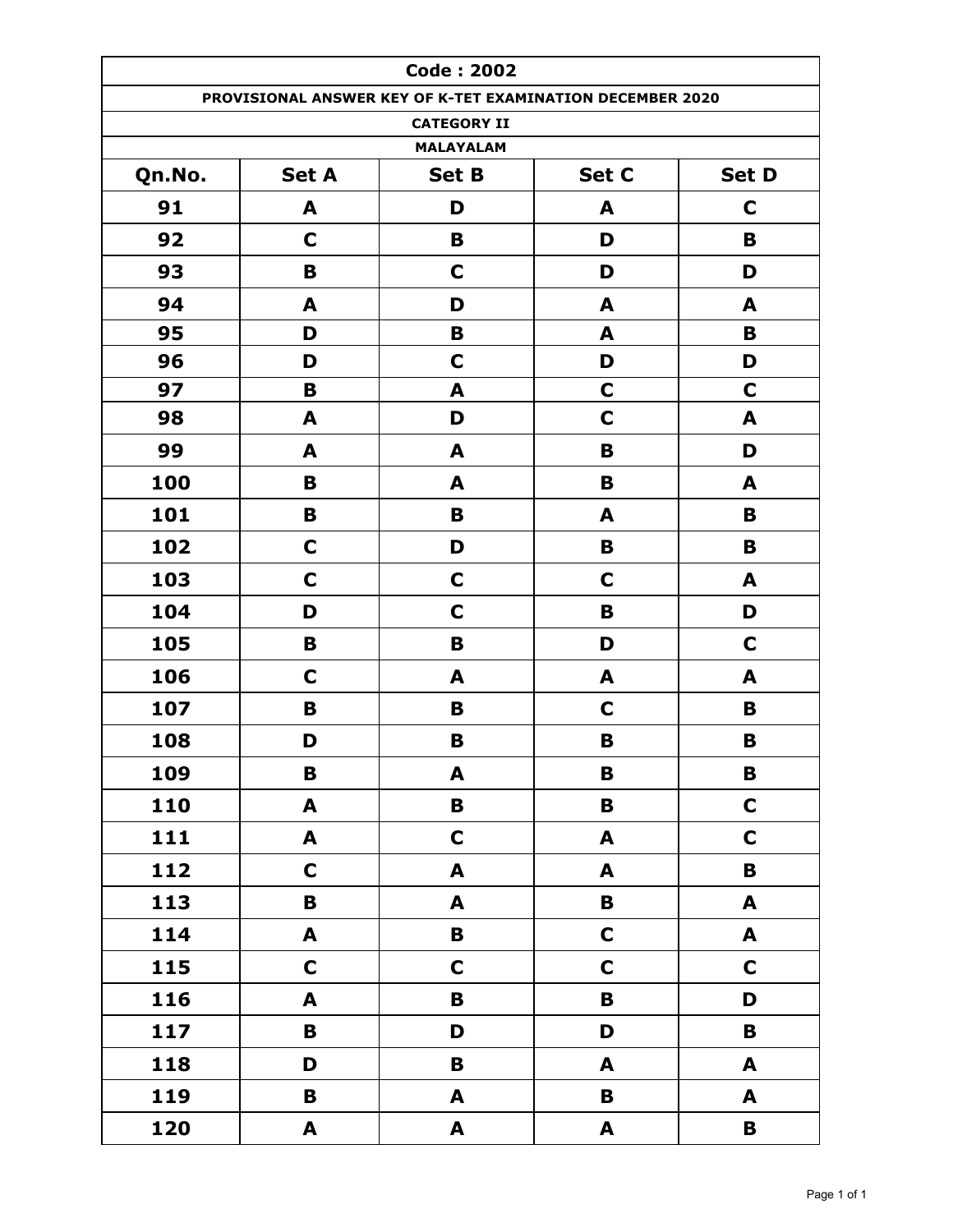|        |              | <b>Code: 2003</b>       |                                                           |              |
|--------|--------------|-------------------------|-----------------------------------------------------------|--------------|
|        |              |                         | PROVISIONAL ANSWER KEY OF K-TET EXAMINATION DECEMBER 2020 |              |
|        |              | <b>CATEGORY II</b>      |                                                           |              |
|        |              | <b>TAMIL</b>            |                                                           |              |
| Qn.No. | <b>Set A</b> | <b>Set B</b>            | Set C                                                     | <b>Set D</b> |
| 91     | D            | B                       | A                                                         | B            |
| 92     | B            | A                       | $\mathbf C$                                               | D            |
| 93     | A            | B                       | B                                                         | C            |
| 94     | B            | $\mathbf C$             | D                                                         | B            |
| 95     | $\mathbf C$  | D                       | B                                                         | A            |
| 96     | $\mathbf C$  | B                       | A                                                         | C            |
| 97     | A            | $\mathbf C$             | D                                                         | A            |
| 98     | C            | D                       | C                                                         | D            |
| 99     | B            | A                       | B                                                         | B            |
| 100    | D            | $\mathbf C$             | $\mathbf C$                                               | $\mathbf C$  |
| 101    | $\mathbf C$  | C                       | B                                                         | A            |
| 102    | $\mathbf C$  | A                       | D                                                         | $\mathbf C$  |
| 103    | B            | B                       | $\mathbf C$                                               | A            |
| 104    | D            | D                       | $\mathbf C$                                               | C            |
| 105    | C            | B                       | B                                                         | C            |
| 106    | A            | C                       | B                                                         | B            |
| 107    | B            | D                       | D                                                         | D            |
| 108    | D            | D                       | $\mathbf C$                                               | A            |
| 109    | D            | C                       | A                                                         | D            |
| 110    | B            | $\overline{\mathbf{B}}$ | $\mathbf{A}$                                              | $\mathbf B$  |
| 111    | D            | A                       | $\mathbf C$                                               | $\mathbf C$  |
| 112    | A            | $\mathbf C$             | D                                                         | D            |
| 113    | $\mathbf C$  | $\overline{\mathbf{B}}$ | $\mathbf B$                                               | $\mathsf{C}$ |
| 114    | A            | D                       | $\mathsf{C}$                                              | A            |
| 115    | B            | A                       | $\mathbf C$                                               | $\mathbf C$  |
| 116    | A            | A                       | D                                                         | B            |
| 117    | $\mathbf C$  | $\mathbf C$             | A                                                         | D            |
| 118    | A            | B                       | $\mathbf B$                                               | $\mathbf B$  |
| 119    | $\mathsf{C}$ | A                       | $\blacktriangle$                                          | A            |
| 120    | B            | $\mathbf C$             | $\mathbf{A}$                                              | B            |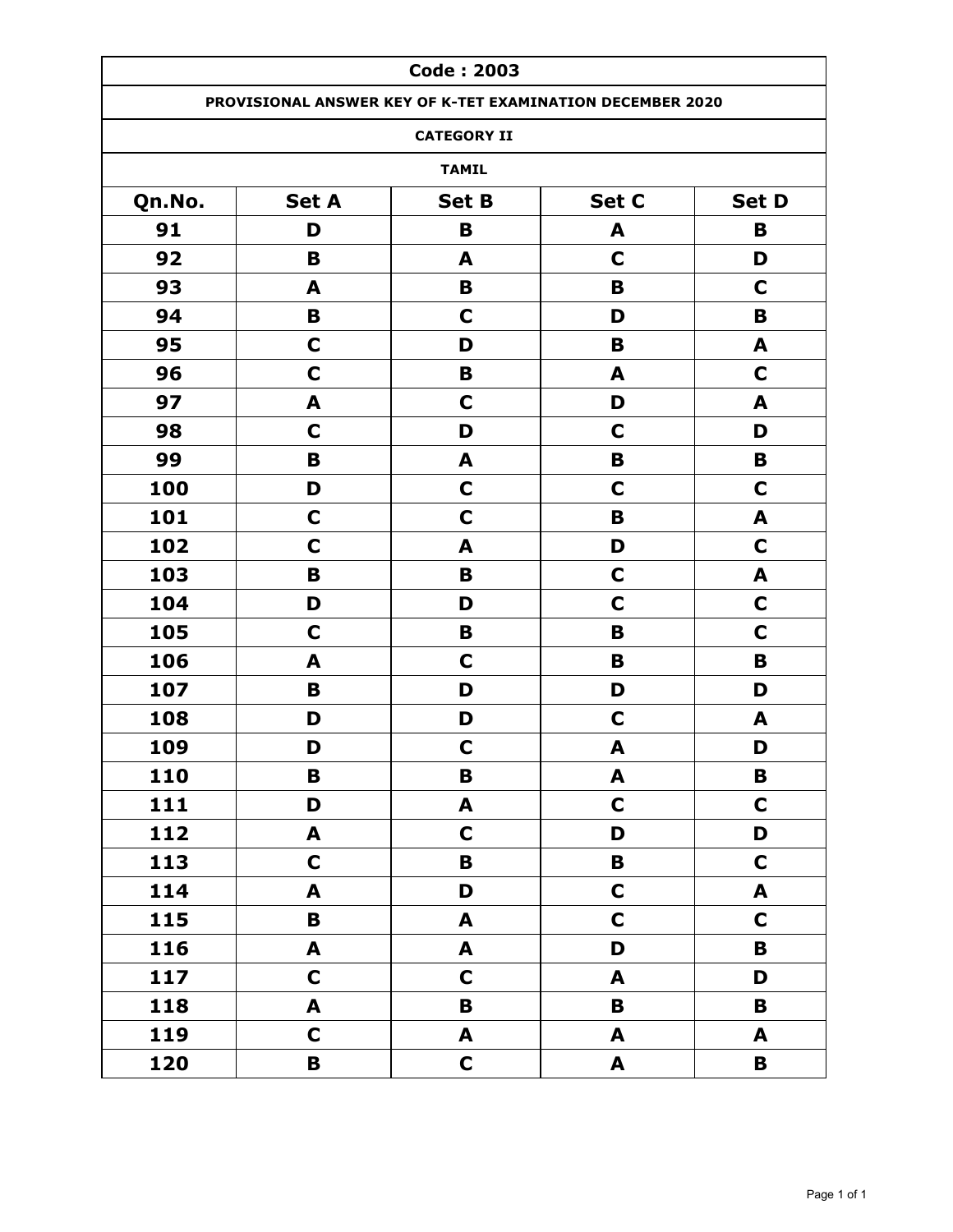|        |              | <b>Code: 2004</b>                                         |             |                  |
|--------|--------------|-----------------------------------------------------------|-------------|------------------|
|        |              | PROVISIONAL ANSWER KEY OF K-TET EXAMINATION DECEMBER 2020 |             |                  |
|        |              | <b>CATEGORY II</b>                                        |             |                  |
|        |              | <b>KANNADA</b>                                            |             |                  |
| Qn.No. | <b>Set A</b> | <b>Set B</b>                                              | Set C       | <b>Set D</b>     |
| 91     | D            | C                                                         | C           | B                |
| 92     | C            | C                                                         | D           | A                |
| 93     | A            | D                                                         | C           | $\mathbf C$      |
| 94     | C            | A                                                         | B           | D                |
| 95     | B            | B                                                         | A           | $\mathbf C$      |
| 96     | B            | B                                                         | D           | $\mathbf C$      |
| 97     | D            | $\mathbf C$                                               | B           | $\mathbf C$      |
| 98     | $\mathbf C$  | D                                                         | B           | B                |
| 99     | C            | B                                                         | $\mathbf C$ | B                |
| 100    | B            | $\mathbf C$                                               | $\mathbf C$ | D                |
| 101    | A            | D                                                         | D           | C                |
| 102    | A            | C                                                         | $\mathbf C$ | D                |
| 103    | $\mathbf C$  | B                                                         | $\mathbf C$ | D                |
| 104    | B            | $\mathbf C$                                               | A           | D                |
| 105    | B            | D                                                         | B           | B                |
| 106    | D            | A                                                         | D           | B                |
| 107    | A            | D                                                         | $\mathbf C$ | A                |
| 108    | D            | B                                                         | A           | D                |
| 109    | D            | A                                                         | D           | $\mathbf C$      |
| 110    | D            | D                                                         | D           | D                |
| 111    | D            | A                                                         | D           | $\mathbf C$      |
| 112    | $\mathbf B$  | D                                                         | A           | $\blacktriangle$ |
| 113    | $\mathbf B$  | $\mathbf C$                                               | D           | $\mathbf B$      |
| 114    | A            | $\mathbf B$                                               | A           | D                |
| 115    | $\mathbf C$  | D                                                         | D           | A                |
| 116    | D            | $\mathbf B$                                               | $\mathbf B$ | D                |
| 117    | D            | A                                                         | D           | $\blacktriangle$ |
| 118    | D            | D                                                         | D           | B                |
| 119    | D            | D                                                         | B           | D                |
| 120    | $\mathbf C$  | D                                                         | $\mathbf B$ | D                |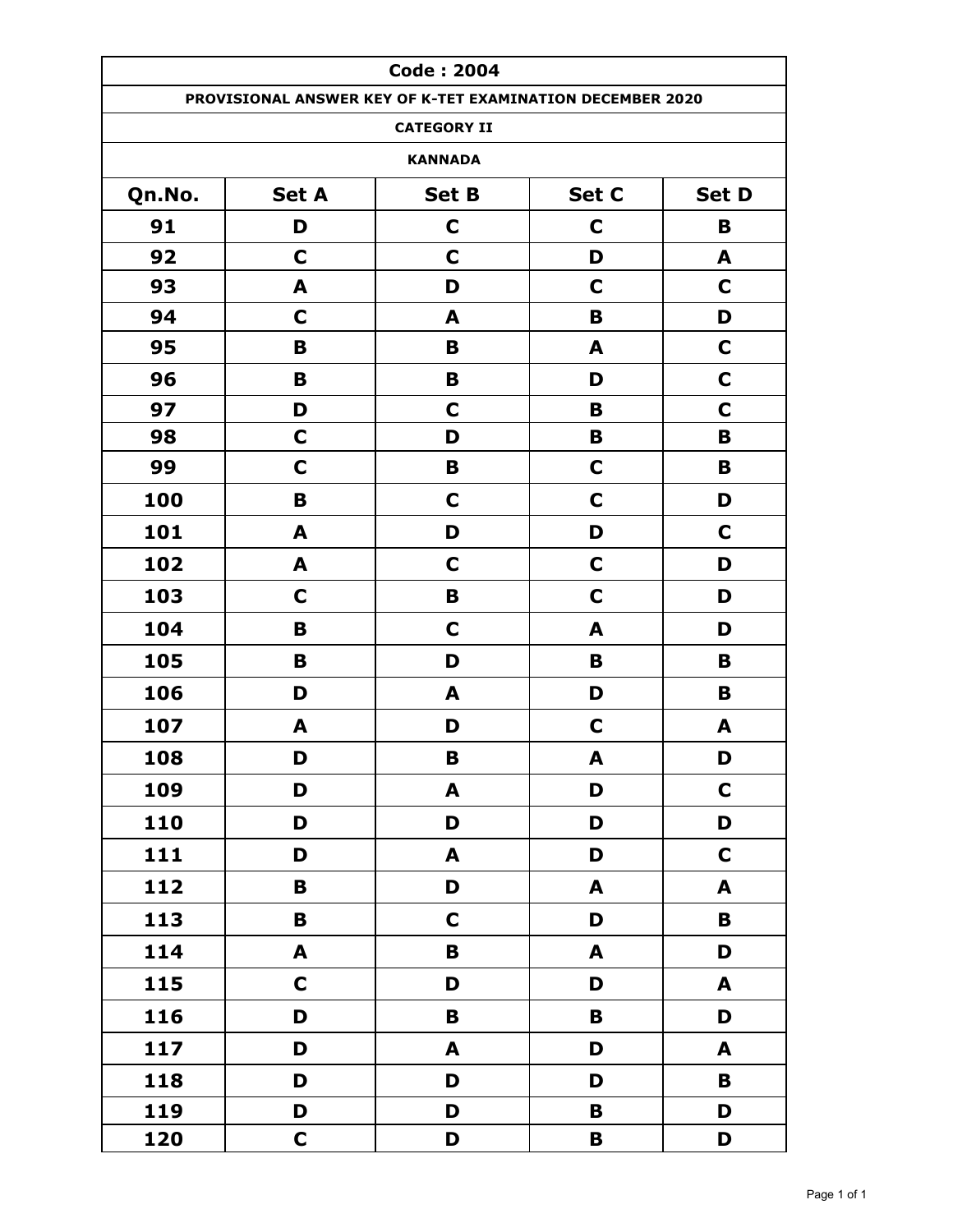|        | <b>Code: 2005</b>                                         |                    |             |              |  |
|--------|-----------------------------------------------------------|--------------------|-------------|--------------|--|
|        | PROVISIONAL ANSWER KEY OF K-TET EXAMINATION DECEMBER 2020 |                    |             |              |  |
|        |                                                           | <b>CATEGORY II</b> |             |              |  |
|        |                                                           | <b>ENGLISH</b>     |             |              |  |
| Qn.No. | <b>Set A</b>                                              | <b>Set B</b>       | Set C       | <b>Set D</b> |  |
| 121    | D                                                         | D                  | C           | A            |  |
| 122    | B                                                         | B                  | B           | $\mathbf C$  |  |
| 123    | D                                                         | A                  | D           | $\mathbf C$  |  |
| 124    | A                                                         | B                  | $\mathbf C$ | C            |  |
| 125    | $\mathbf C$                                               | D                  | A           | B            |  |
| 126    | C                                                         | A                  | D           | B            |  |
| 127    | A                                                         | $\mathbf C$        | $\mathbf C$ | D            |  |
| 128    | B                                                         | $\mathbf C$        | B           | D            |  |
| 129    | D                                                         | $\mathbf C$        | A           | A            |  |
| 130    | C                                                         | D                  | D           | D            |  |
| 131    | B                                                         | D                  | B           | D            |  |
| 132    | A                                                         | B                  | A           | B            |  |
| 133    | $\mathbf C$                                               | B                  | D           | B            |  |
| 134    | B                                                         | $\mathbf C$        | $\mathbf C$ | $\mathbf C$  |  |
| 135    | D                                                         | A                  | B           | A            |  |
| 136    | $\mathbf C$                                               | A                  | A           | A            |  |
| 137    | A                                                         | $\mathbf C$        | A           | $\mathbf C$  |  |
| 138    | A                                                         | A                  | D           | C            |  |
| 139    | $\mathbf C$                                               | D                  | C           | D            |  |
| 140    | D                                                         | $\mathbf C$        | $\mathbf C$ | A            |  |
| 141    | В                                                         | B                  | $\mathbf C$ | $\mathbf B$  |  |
| 142    | $\mathsf{C}$                                              | B                  | $\mathbf B$ | D            |  |
| 143    | D                                                         | D                  | B           | B            |  |
| 144    | В                                                         | В                  | D           | $\mathbf C$  |  |
| 145    | B                                                         | $\mathbf C$        | B           | B            |  |
| 146    | A                                                         | D                  | A           | A            |  |
| 147    | D                                                         | A                  | B           | D            |  |
| 148    | A                                                         | B                  | D           | B            |  |
| 149    | В                                                         | B                  | B           | B            |  |
| 150    | В                                                         | A                  | A           | A            |  |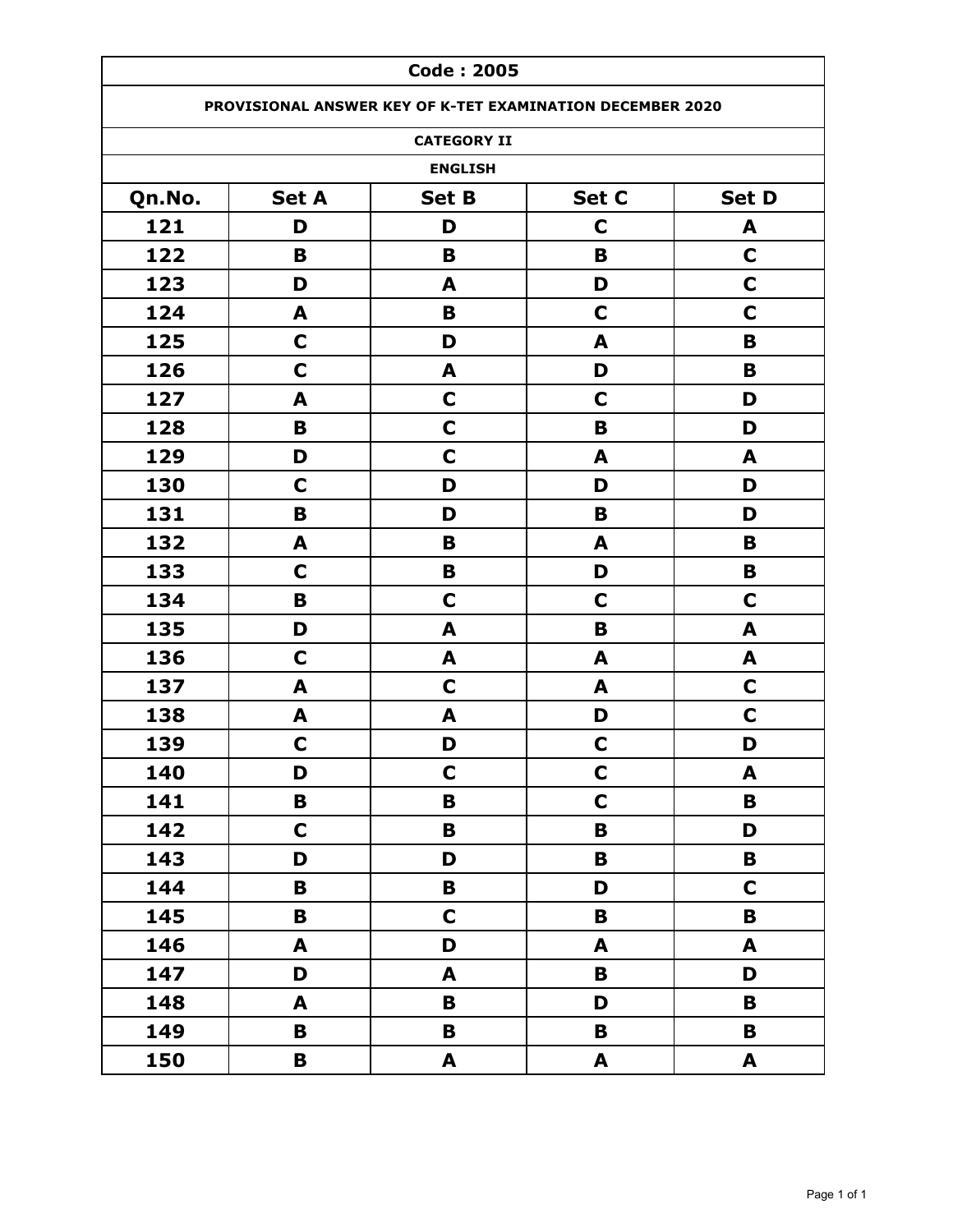|                         | <b>Code: 2001</b>                                     |                                                           |              |             |  |  |
|-------------------------|-------------------------------------------------------|-----------------------------------------------------------|--------------|-------------|--|--|
|                         |                                                       | PROVISIONAL ANSWER KEY OF K-TET EXAMINATION DECEMBER 2020 |              |             |  |  |
|                         |                                                       | <b>CATEGORY II</b>                                        |              |             |  |  |
|                         |                                                       | CHILD DEVELOPMENT AND PEDAGOGY, MATHEMATICS, SCIENCE      |              |             |  |  |
| Qn.No.                  | <b>Set A</b><br><b>Set B</b><br>Set C<br><b>Set D</b> |                                                           |              |             |  |  |
| 1                       | D                                                     | A                                                         | B            | A           |  |  |
| $\overline{\mathbf{2}}$ | D                                                     | D                                                         | D            | B           |  |  |
| 3                       | A                                                     | $\mathbf C$                                               | B            | $\mathbf C$ |  |  |
| $\overline{\mathbf{4}}$ | $\mathbf C$                                           | A                                                         | A            | C           |  |  |
| 5                       | A                                                     | B                                                         | B            | D           |  |  |
| 6                       | $\mathbf C$                                           | B                                                         | B            | D           |  |  |
| $\overline{\mathbf{z}}$ | B                                                     | D                                                         | $\mathbf C$  | C           |  |  |
| 8                       | B                                                     | C                                                         | $\mathbf C$  | D           |  |  |
| 9                       | B                                                     | D                                                         | $\mathbf C$  | B           |  |  |
| 10                      | B                                                     | B                                                         | D            | A           |  |  |
| 11                      | C                                                     | B                                                         | C            | A           |  |  |
| 12                      | D                                                     | $\mathbf C$                                               | B            | D           |  |  |
| 13                      | C                                                     | D                                                         | C            | B           |  |  |
| 14                      | B                                                     | C                                                         | A            | A           |  |  |
| 15                      | $\mathbf C$                                           | D                                                         | B            | B           |  |  |
| 16                      | D                                                     | C                                                         | B            | A           |  |  |
| 17                      | D                                                     | D                                                         | D            | C           |  |  |
| 18                      | A                                                     | B                                                         | D            | D           |  |  |
| 19                      | B                                                     | A                                                         | $\mathbf C$  | D           |  |  |
| 20                      | D                                                     | B                                                         | D            | $\mathbf C$ |  |  |
| 21                      | A                                                     | B                                                         | B            | D           |  |  |
| 22                      | $\mathbf C$                                           | A                                                         | D            | $\mathbf C$ |  |  |
| 23                      | $\mathbf C$                                           | D                                                         | A            | B           |  |  |
| 24                      | D                                                     | A                                                         | $\mathbf C$  | A           |  |  |
| 25                      | B                                                     | B                                                         | A            | B           |  |  |
| 26                      | A                                                     | A                                                         | D            | B           |  |  |
| 27                      | A                                                     | B                                                         | A            | B           |  |  |
| 28                      | B                                                     | B                                                         | B            | B           |  |  |
| 29                      | B                                                     | $\mathbf C$                                               | $\mathbf B$  | $\mathbf C$ |  |  |
| 30                      | B                                                     | $\mathbf C$                                               | A            | B           |  |  |
| 31                      | $\mathbf C$                                           | D                                                         | $\mathbf C$  | D           |  |  |
| 32                      | $\mathbf C$                                           | $\mathbf C$                                               | $\mathbf{A}$ | A           |  |  |
| 33                      | $\mathsf{C}$                                          | A                                                         | $\mathbf C$  | В           |  |  |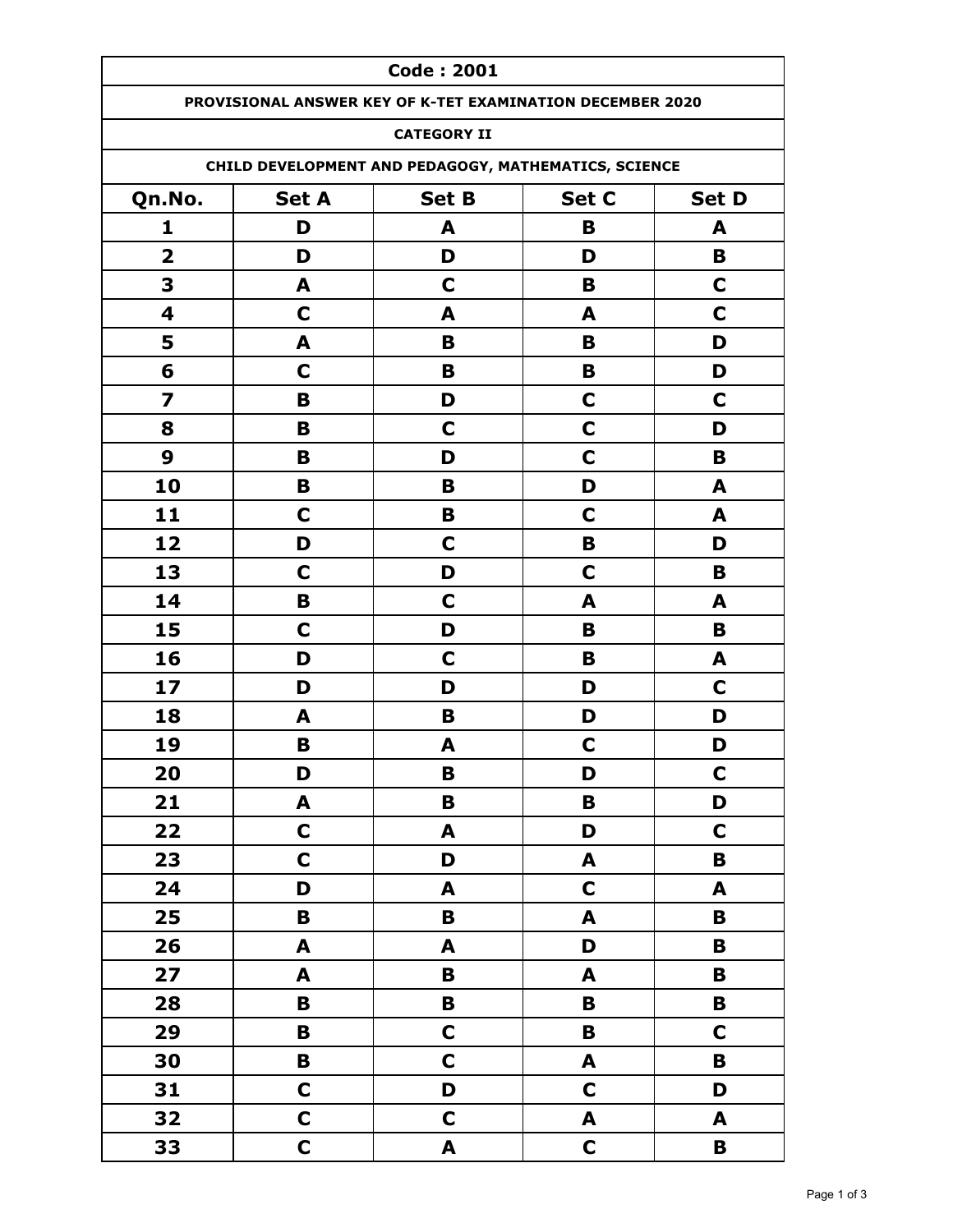|        | <b>Code: 2001</b>                                     |                                                           |              |                  |  |  |  |
|--------|-------------------------------------------------------|-----------------------------------------------------------|--------------|------------------|--|--|--|
|        |                                                       | PROVISIONAL ANSWER KEY OF K-TET EXAMINATION DECEMBER 2020 |              |                  |  |  |  |
|        |                                                       | <b>CATEGORY II</b>                                        |              |                  |  |  |  |
|        |                                                       | CHILD DEVELOPMENT AND PEDAGOGY, MATHEMATICS, SCIENCE      |              |                  |  |  |  |
| Qn.No. | <b>Set A</b><br><b>Set B</b><br>Set C<br><b>Set D</b> |                                                           |              |                  |  |  |  |
| 34     | D                                                     | C                                                         | D            | B                |  |  |  |
| 35     | A                                                     | D                                                         | D            | A                |  |  |  |
| 36     | B                                                     | B                                                         | A            | $\mathbf C$      |  |  |  |
| 37     | A                                                     | D                                                         | A            | A                |  |  |  |
| 38     | A                                                     | A                                                         | A            | A                |  |  |  |
| 39     | B                                                     | C                                                         | B            | D                |  |  |  |
| 40     | D                                                     | C                                                         | D            | D                |  |  |  |
| 41     | $\mathbf C$                                           | A                                                         | C            | B                |  |  |  |
| 42     | C                                                     | $\mathbf C$                                               | D            | C                |  |  |  |
| 43     | D                                                     | C                                                         | $\mathbf C$  | C                |  |  |  |
| 44     | A                                                     | D                                                         | C            | B                |  |  |  |
| 45     | A                                                     | A                                                         | D            | A                |  |  |  |
| 46     | B                                                     | C                                                         | A            | A                |  |  |  |
| 47     | C                                                     | B                                                         | $\mathbf C$  | C                |  |  |  |
| 48     | A                                                     | D                                                         | B            | A                |  |  |  |
| 49     | C                                                     | D                                                         | D            | D                |  |  |  |
| 50     | B                                                     | A                                                         | B            | C                |  |  |  |
| 51     | A                                                     | C                                                         | B            | C                |  |  |  |
| 52     | C                                                     | B                                                         | A            | В                |  |  |  |
| 53     | D                                                     | D                                                         | $\, {\bf B}$ | $\mathbf C$      |  |  |  |
| 54     | D                                                     | A                                                         | $\mathbf C$  | D                |  |  |  |
| 55     | B                                                     | A                                                         | $\mathbf C$  | D                |  |  |  |
| 56     | D                                                     | $\mathbf B$                                               | B            | B                |  |  |  |
| 57     | D                                                     | $\mathbf C$                                               | $\mathbf C$  | D                |  |  |  |
| 58     | A                                                     | A                                                         | D            | $\mathbf C$      |  |  |  |
| 59     | B                                                     | $\mathbf B$                                               | A            | $\mathbf C$      |  |  |  |
| 60     | $\mathbf C$                                           | $\pmb B$                                                  | A            | $\boldsymbol{A}$ |  |  |  |
| 61     | $\mathbf C$                                           | $\mathbf C$                                               | $\, {\bf B}$ | $\mathbf C$      |  |  |  |
| 62     | $\pmb B$                                              | D                                                         | $\mathbf C$  | $\mathbf C$      |  |  |  |
| 63     | $\mathbf C$                                           | $\mathbf C$                                               | D            | A                |  |  |  |
| 64     | D                                                     | $\mathbf C$                                               | D            | $\mathbf C$      |  |  |  |
| 65     | A                                                     | D                                                         | $\mathbf C$  | D                |  |  |  |
| 66     | $\mathbf B$                                           | $\mathbf{A}$                                              | B            | $\mathbf C$      |  |  |  |